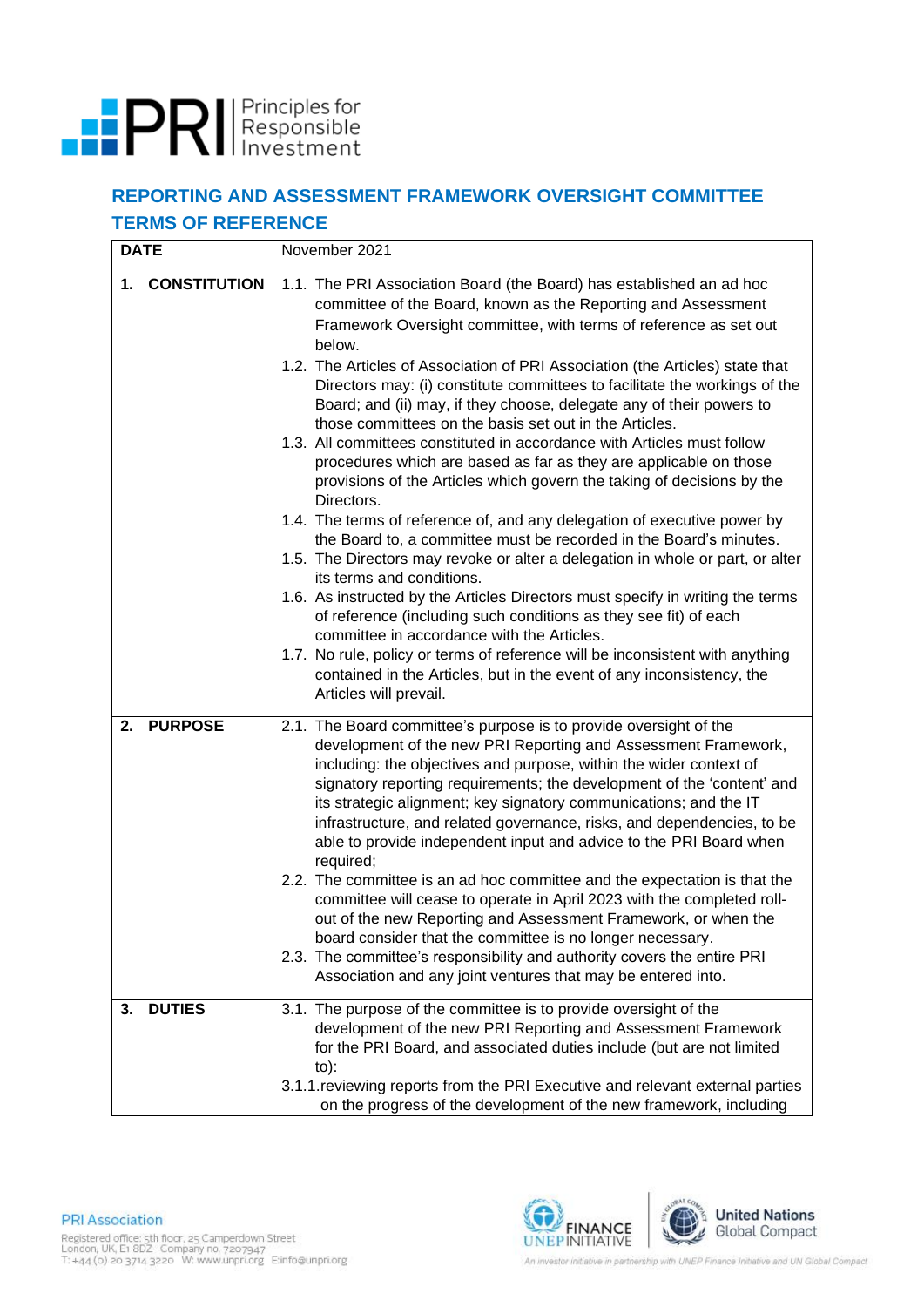|    |                    | 'content' development and strategic alignment, project governance,                                                                 |                |  |  |  |  |
|----|--------------------|------------------------------------------------------------------------------------------------------------------------------------|----------------|--|--|--|--|
|    |                    | risk management, dependencies, and resourcing;                                                                                     |                |  |  |  |  |
|    |                    | 3.1.2. reporting to the PRI Board on the progress of the development of the                                                        |                |  |  |  |  |
|    |                    | new framework;                                                                                                                     |                |  |  |  |  |
|    |                    | 3.1.3. providing recommendations to the PRI Board with regards to the                                                              |                |  |  |  |  |
|    |                    | development of the new framework;<br>3.1.4. meeting with signatories as appropriate on the Reporting and                           |                |  |  |  |  |
|    |                    | Assessment framework; and                                                                                                          |                |  |  |  |  |
|    |                    | 3.1.5. providing guidance to the PRI Executive on the development of the                                                           |                |  |  |  |  |
|    |                    | new framework with the aim of delivering a successful new framework                                                                |                |  |  |  |  |
|    |                    | in 2023.                                                                                                                           |                |  |  |  |  |
| 4. | <b>COMPOSITION</b> | 4.1. The committee will comprise of Directors and Permanent UN Advisors.                                                           |                |  |  |  |  |
|    |                    | 4.2. There is to be a minimum of three and a maximum of five committee                                                             |                |  |  |  |  |
|    |                    | members at all times. The ideal number is three members.                                                                           |                |  |  |  |  |
|    |                    | 4.3. Committee members and the committee chair are appointed by the                                                                |                |  |  |  |  |
|    |                    | Board.                                                                                                                             |                |  |  |  |  |
| 5. | <b>QUROUM</b>      | 8.1 A quorum of the committee is set out in the table below:                                                                       |                |  |  |  |  |
|    |                    | <b>Committee members</b>                                                                                                           | Quorum         |  |  |  |  |
|    |                    | 3                                                                                                                                  | $\overline{2}$ |  |  |  |  |
|    |                    | 4                                                                                                                                  | 3              |  |  |  |  |
|    |                    | 5                                                                                                                                  | 3              |  |  |  |  |
|    | <b>MEETING</b>     |                                                                                                                                    |                |  |  |  |  |
| 6. | <b>PROCEDURES</b>  | 6.1. In the absence of the committee chair, the remaining members present                                                          |                |  |  |  |  |
|    |                    | can elect one of themselves to chair the meeting.<br>6.2. Questions arising at any meeting must be determined by a majority of     |                |  |  |  |  |
|    |                    | votes of the committee members present that are entitled to vote.                                                                  |                |  |  |  |  |
|    |                    | 6.3. In the case of an equality of votes, the chair of the committee will not                                                      |                |  |  |  |  |
|    |                    | have a second or casting vote but a decision on the relevant matter                                                                |                |  |  |  |  |
|    |                    | must be referred to the next available meeting of the Directors.                                                                   |                |  |  |  |  |
|    | 7. ATTENDANCE      | 7.1. The expectation is that committee members attend all committee                                                                |                |  |  |  |  |
|    | <b>AT MEETINGS</b> | meetings, either in person or by conference call.<br>7.2. Other Board Directors or Permanent UN Advisors have the right to         |                |  |  |  |  |
|    |                    |                                                                                                                                    |                |  |  |  |  |
|    |                    | attend the committee meetings. Members of the PRI Executive and                                                                    |                |  |  |  |  |
|    |                    | any advisers appointed by the committee may attend any meeting of<br>the committee if invited by the committee.                    |                |  |  |  |  |
|    |                    | 7.3. The PRI Director of Planning and Operations or their nominee is the                                                           |                |  |  |  |  |
|    |                    | secretary of the committee and will attend the meetings.                                                                           |                |  |  |  |  |
| 8. | <b>FREQUENCY</b>   | 8.1. The expectation is that the committee will be available to meet                                                               |                |  |  |  |  |
|    | OF MEETINGS        | frequently. Monthly meetings will be booked and proceed dependent                                                                  |                |  |  |  |  |
|    |                    | upon the progress of the development of the Reporting and<br>Assessment Framework or other related matters.                        |                |  |  |  |  |
|    |                    |                                                                                                                                    |                |  |  |  |  |
| 9. | <b>NOTICE OF</b>   | 9.1. Meetings of the committee are called by the secretary of the committee                                                        |                |  |  |  |  |
|    | <b>MEETINGS</b>    | at the request of the committee chair.                                                                                             |                |  |  |  |  |
|    |                    | 9.2. Unless otherwise agreed, notice of each meeting confirming the                                                                |                |  |  |  |  |
|    |                    | venue, time and date together with an agenda of items to be<br>discussed, are to be forwarded to each member of the committee, any |                |  |  |  |  |
|    |                    | other person required to attend, no later than five working days before                                                            |                |  |  |  |  |
|    |                    |                                                                                                                                    |                |  |  |  |  |

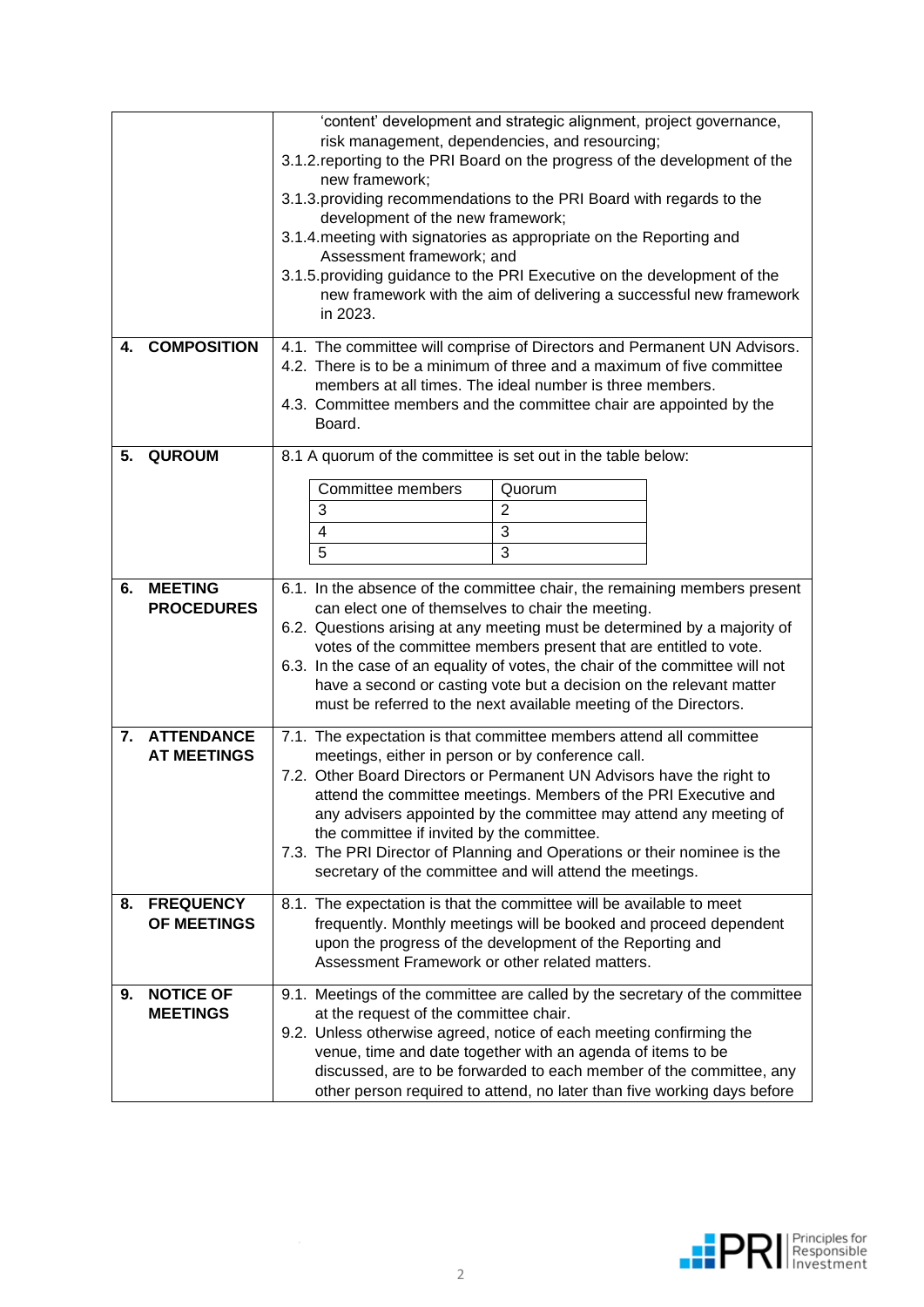|                                                                               | the meeting. Supporting papers are to be sent to committee members                                                                     |  |  |  |  |  |  |  |  |  |
|-------------------------------------------------------------------------------|----------------------------------------------------------------------------------------------------------------------------------------|--|--|--|--|--|--|--|--|--|
|                                                                               | and to other attendees as appropriate, at the same time.                                                                               |  |  |  |  |  |  |  |  |  |
|                                                                               |                                                                                                                                        |  |  |  |  |  |  |  |  |  |
|                                                                               |                                                                                                                                        |  |  |  |  |  |  |  |  |  |
| <b>10. MINUTES OF</b>                                                         | The secretary of the committee will ensure that a formal record of<br>10.1.                                                            |  |  |  |  |  |  |  |  |  |
| <b>MEETINGS</b>                                                               | committee proceedings and resolutions is maintained.                                                                                   |  |  |  |  |  |  |  |  |  |
|                                                                               | Following approval of the minutes by the chair of the committee<br>10.2.                                                               |  |  |  |  |  |  |  |  |  |
|                                                                               | they are to be circulated to all members of the committee.                                                                             |  |  |  |  |  |  |  |  |  |
| <b>11. AUTHORITY</b><br>11.1.<br>The committee is authorised by the Board to: |                                                                                                                                        |  |  |  |  |  |  |  |  |  |
|                                                                               | 11.1.1. investigate, or cause to be investigated, any activity within its terms                                                        |  |  |  |  |  |  |  |  |  |
|                                                                               | of reference and make any recommendations which it deems                                                                               |  |  |  |  |  |  |  |  |  |
|                                                                               | appropriate on any area where action or improvement is needed;                                                                         |  |  |  |  |  |  |  |  |  |
|                                                                               | 11.1.2. seek any information that it requires from any employee or Director                                                            |  |  |  |  |  |  |  |  |  |
|                                                                               | of the Company in order to perform its duties and require all                                                                          |  |  |  |  |  |  |  |  |  |
|                                                                               | employees to co-operate with any request made by the committee;                                                                        |  |  |  |  |  |  |  |  |  |
|                                                                               | 11.1.3. obtain at the Company's expense, so long as resources permit,                                                                  |  |  |  |  |  |  |  |  |  |
|                                                                               | external legal or independent professional advice from such advisers                                                                   |  |  |  |  |  |  |  |  |  |
|                                                                               | as the committee select, who may at the invitation of the committee                                                                    |  |  |  |  |  |  |  |  |  |
|                                                                               | attend meetings as necessary;                                                                                                          |  |  |  |  |  |  |  |  |  |
|                                                                               | 11.1.4. meet for despatch of its business, adjourn and otherwise regulate                                                              |  |  |  |  |  |  |  |  |  |
|                                                                               | its meetings as it sees fit including approving items of business by the                                                               |  |  |  |  |  |  |  |  |  |
|                                                                               | written resolution procedure set out in the Company's articles of                                                                      |  |  |  |  |  |  |  |  |  |
|                                                                               | association; and                                                                                                                       |  |  |  |  |  |  |  |  |  |
|                                                                               | 11.1.5. delegate any of its duties as is appropriate to such persons or                                                                |  |  |  |  |  |  |  |  |  |
|                                                                               | person as it thinks fit.                                                                                                               |  |  |  |  |  |  |  |  |  |
| <b>12. REPORTING</b>                                                          | 12.1.                                                                                                                                  |  |  |  |  |  |  |  |  |  |
| <b>PROCEDURES</b>                                                             | The committee chair is responsible for reporting to the Board the<br>activities of the committee at the next available in person Board |  |  |  |  |  |  |  |  |  |
|                                                                               | meeting, either verbally or in writing, or earlier if required. The                                                                    |  |  |  |  |  |  |  |  |  |
|                                                                               | approved minutes of all meetings and resolutions of the committee are                                                                  |  |  |  |  |  |  |  |  |  |
|                                                                               | to be circulated in a timely manner to the Board after every meeting.                                                                  |  |  |  |  |  |  |  |  |  |
|                                                                               | The secretary will retain copies of the minutes and the papers.                                                                        |  |  |  |  |  |  |  |  |  |
|                                                                               | The committee terms of reference, including any duties delegated<br>12.2.                                                              |  |  |  |  |  |  |  |  |  |
|                                                                               |                                                                                                                                        |  |  |  |  |  |  |  |  |  |
|                                                                               | by the Board, will be disclosed on the PRI website.                                                                                    |  |  |  |  |  |  |  |  |  |
|                                                                               | The Board will provide an annual report to signatories on the<br>12.3.                                                                 |  |  |  |  |  |  |  |  |  |
|                                                                               | committee's activities, including any recommendations made, the                                                                        |  |  |  |  |  |  |  |  |  |
|                                                                               | number of meetings and attendance by each committee member.                                                                            |  |  |  |  |  |  |  |  |  |
|                                                                               | The committee chair or another designated member of the<br>12.4.                                                                       |  |  |  |  |  |  |  |  |  |
|                                                                               | committee is expected to attend the Signatory General Meeting to                                                                       |  |  |  |  |  |  |  |  |  |
|                                                                               | answer questions on the committee's activities and responsibilities.                                                                   |  |  |  |  |  |  |  |  |  |